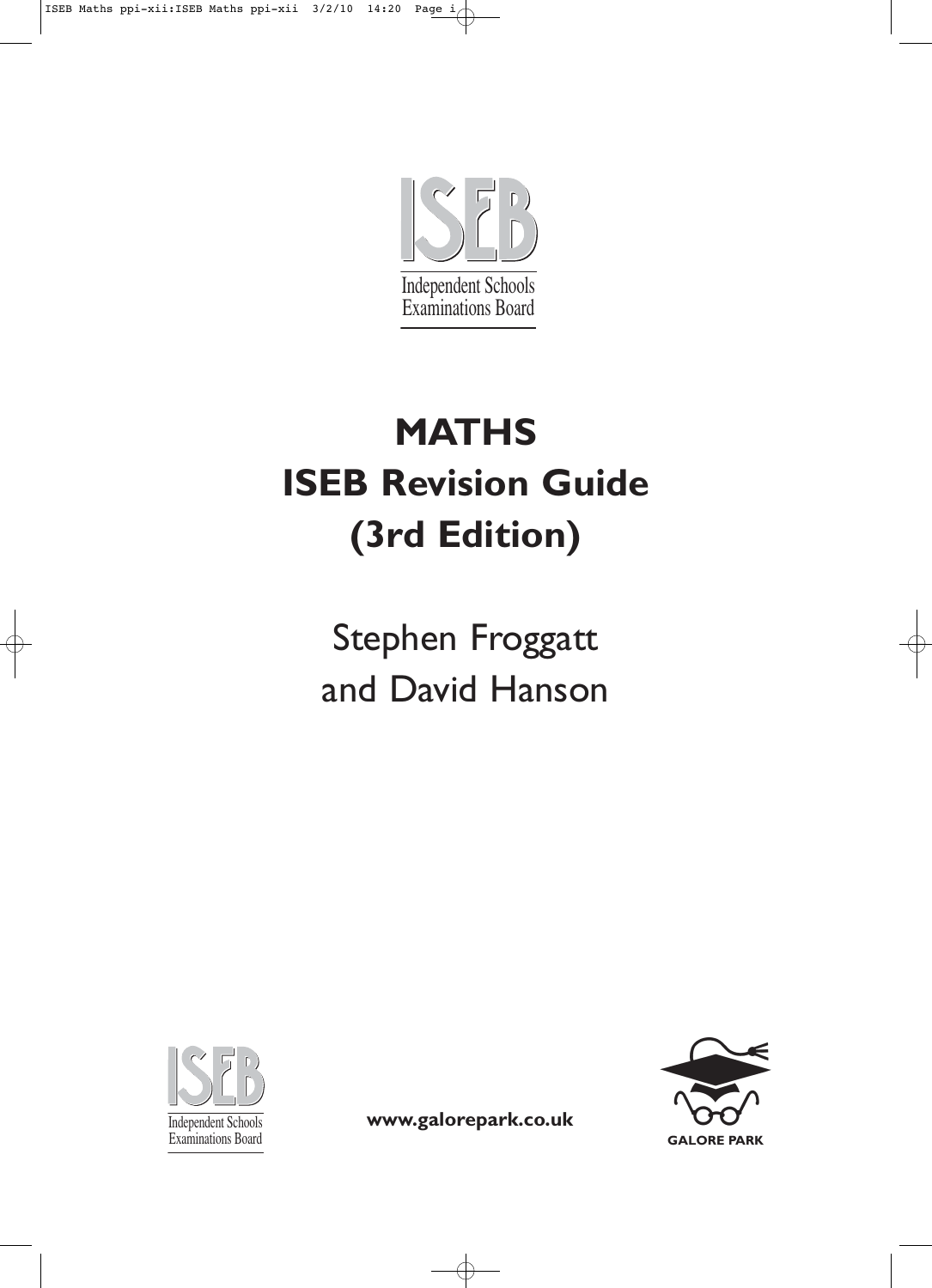Published by ISEB Publications, an imprint of Galore Park Publications Ltd 19/21 Sayers Lane, Tenterden, Kent TN30 6BW www.galorepark.co.uk

Text copyright © Stephen Froggatt and David Hanson 2010

The rights of Stephen Froggatt and David Hanson to be identified as the authors of this work have been asserted by them in accordance with sections 77 and 78 of the Copyright, Designs and Patents Act 1988.

Design and typesetting Typetechnique Illustrations by Ian Moores

Printed by L.E.G.O. SpA, Italy

ISBN-13 978 1 907047 01 5

All rights reserved: no part of this publication may be reproduced, stored in a retrieval system, or transmitted in any form or by any means, electronic, mechanical, photocopying, recording or otherwise, without either the prior written permission of the copyright owner or a licence permitting restricted copying issued by the Copyright Licensing Agency, 90 Tottenham Court Road, London W1P 0LP.

First published 2010

Details of other ISEB Revision Guides for Common Entrance, examination papers and Galore Park publications are available at www.galorepark.co.uk

Front cover photo © GlowImages/Alamy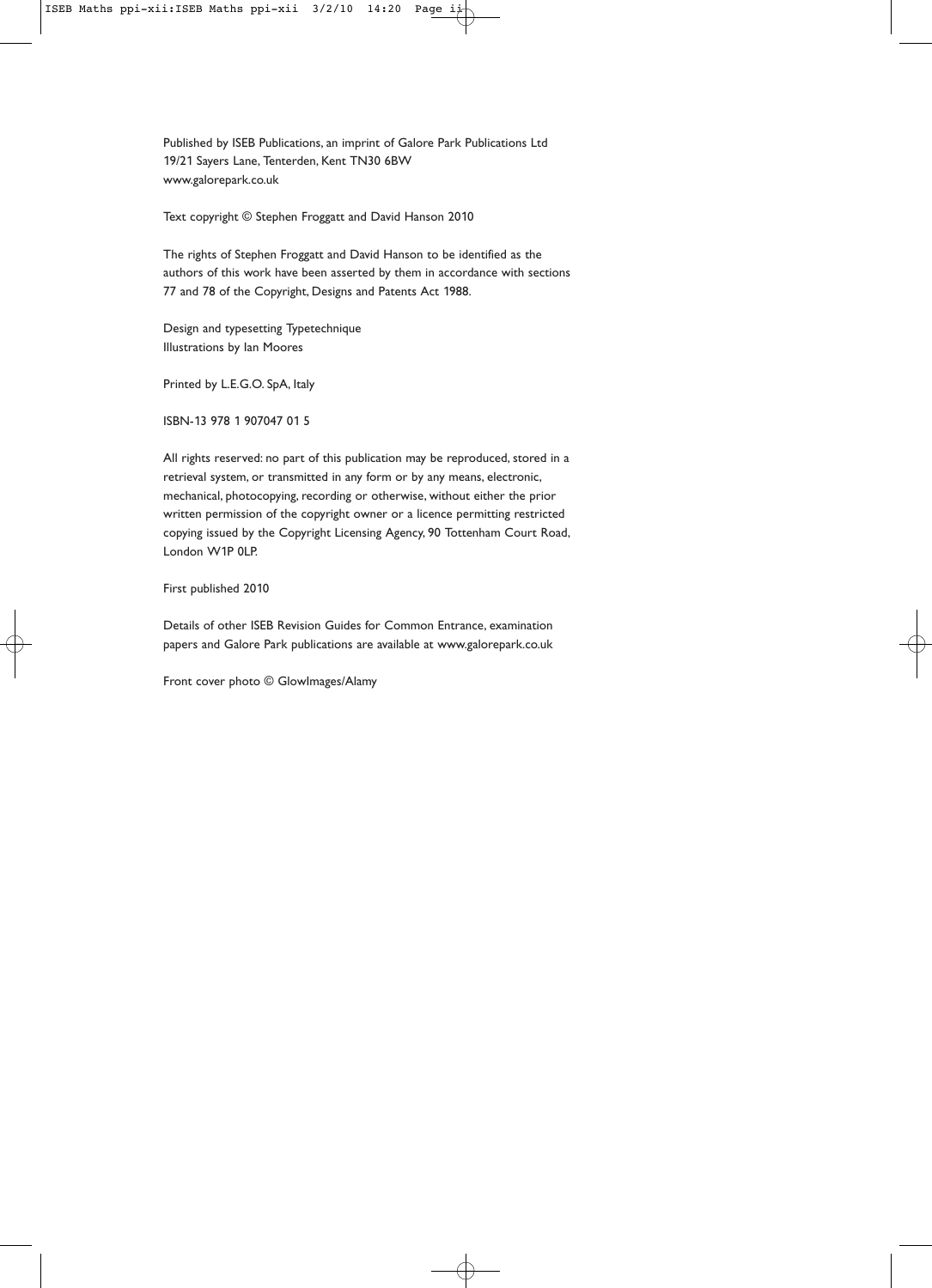## **About the authors**

Stephen Froggatt is currently Team Leader for Mathematics at Oaks Park High School, Ilford. Previously he was Head of Maths at Highfield Preparatory School, Liphook. In his spare time he maintains the website www.MathsIsFun.net.

David Hanson has over 40 years' experience of teaching and has been Leader of the ISEB 11+ Maths setting team, a member of the 13+ Maths setting team and a member of the ISEB Editorial Board. He has also edited the SATIPS Maths Broadsheet. David recently retired from teaching to run a small shop trading in collectors' items.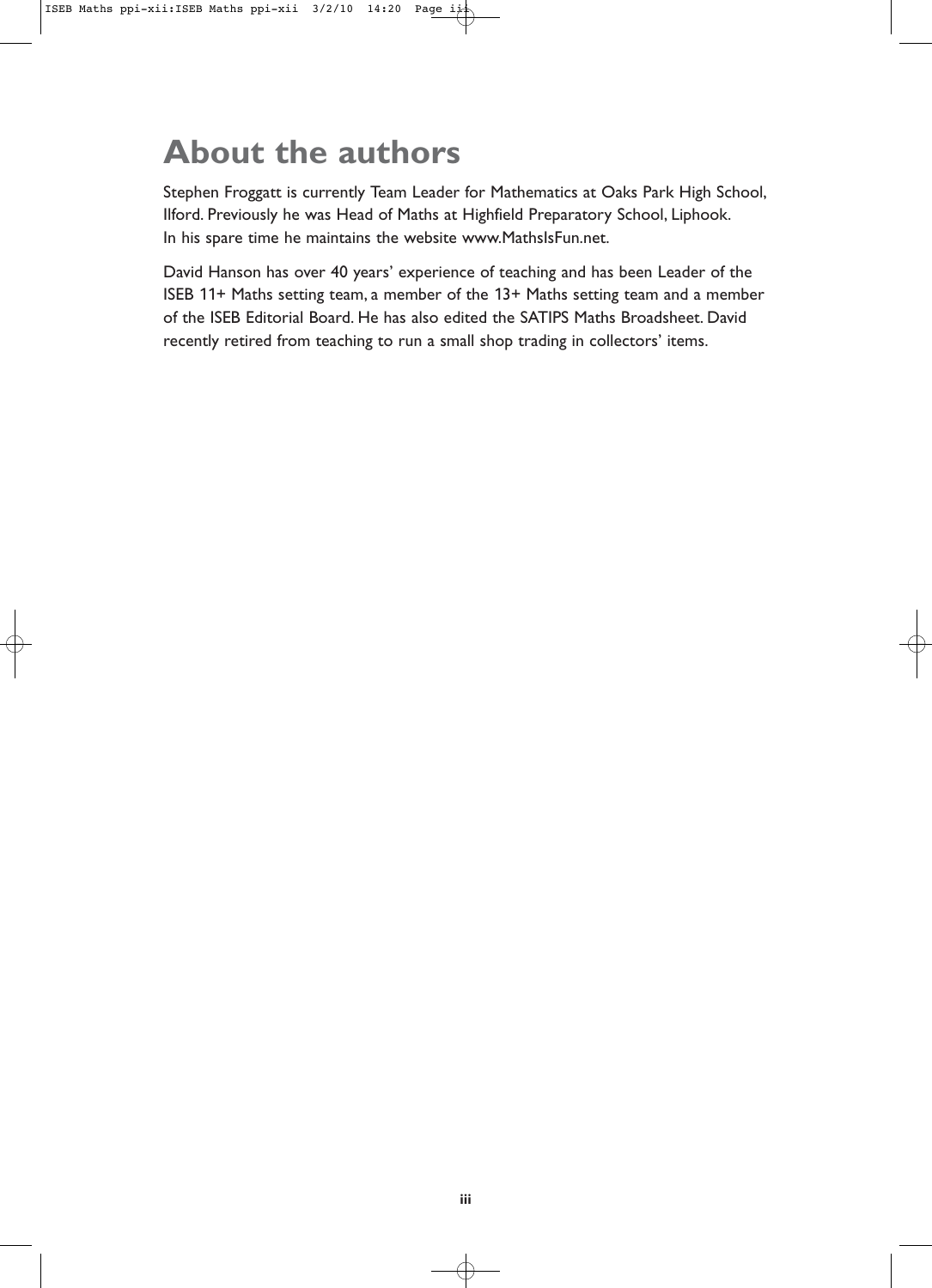## **Contents**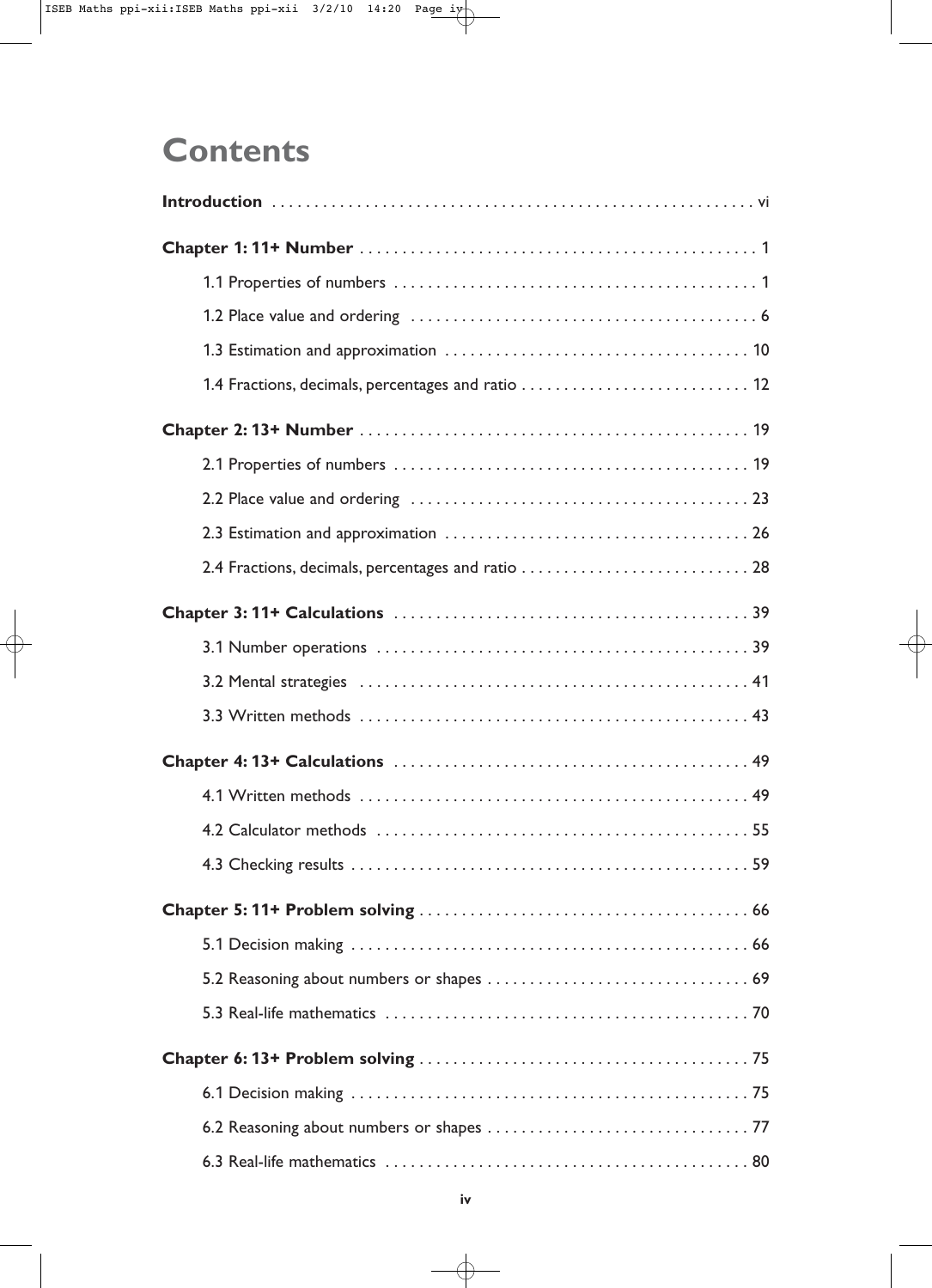| Chapter 10: 13+ Shape, space and measures  141 |
|------------------------------------------------|
|                                                |
|                                                |
|                                                |
|                                                |
|                                                |
|                                                |
|                                                |
|                                                |
|                                                |
| <b>Glossary</b>                                |
|                                                |
|                                                |
|                                                |
|                                                |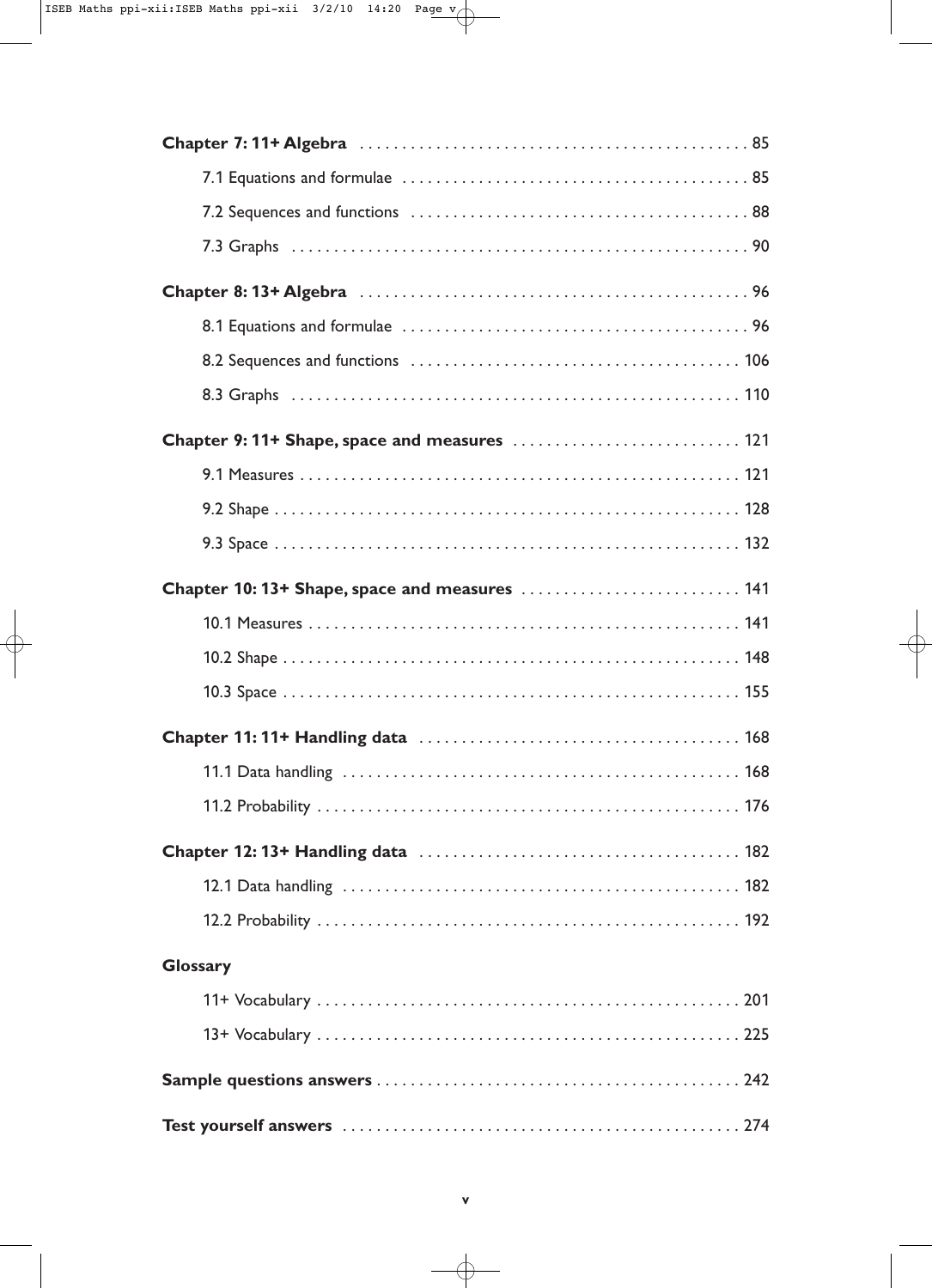## **Introduction**

This book has been written to help you revise. It is not a textbook, and the emphasis is on reminding rather than teaching you.

The book contains all the revision material you will need for your Common Entrance exam. In addition, Chapters 5 and 6 provide you with some practice in vital skills which will help you pass your exam.

Throughout you will find plenty of 'Test yourself' questions that will allow you to check that you have learned a section properly, and 'Sample questions' with which you practise the kind of questions that you will see in the exam. There are answers at the back of the book.

At the end of each chapter is a summary of what you should have learned. Make sure that you keep track of what you have and haven't covered, and keep practising anything you're unsure of.

Examinations are not designed to trip you up, but to give you a chance to demonstrate what you know and what you can do. Make sure that you have the facts at your fingertips so that you can show yourself off at your best.

Good luck!

## **The syllabus and your exam**

The ISEB syllabus is revised regularly and is based on the programme of study for Key Stage 2 (11+) and Key Stage 3 (13+) of the National Curriculum. The syllabus expects that pupils will be familiar with the skills and knowledge of National Curriculum Key Stage 1 and the National Numeracy Strategy *Framework* for the early years.

If you are taking the ISEB Common Entrance 11+ exam, you will take one paper lasting one hour.

If you are taking the ISEB Common Entrance 13+ exam, you will take three papers:

- a Level 1, 2 or 3 calculator paper lasting one hour.
- a Level 1, 2 or 3 non-calculator paper lasting one hour.
- a mental arithmetic test lasting 30 minutes, which is the same for all levels.

## **A note for teachers**

Sample questions and Test yourself questions have been modelled on ISEB Common Entrance examination questions and, therefore, frequently request the pupil to write on the paper. If you do not wish the pupil to mark this book, these questions are available as downloadable/CD products from Galore Park www.galorepark.co.uk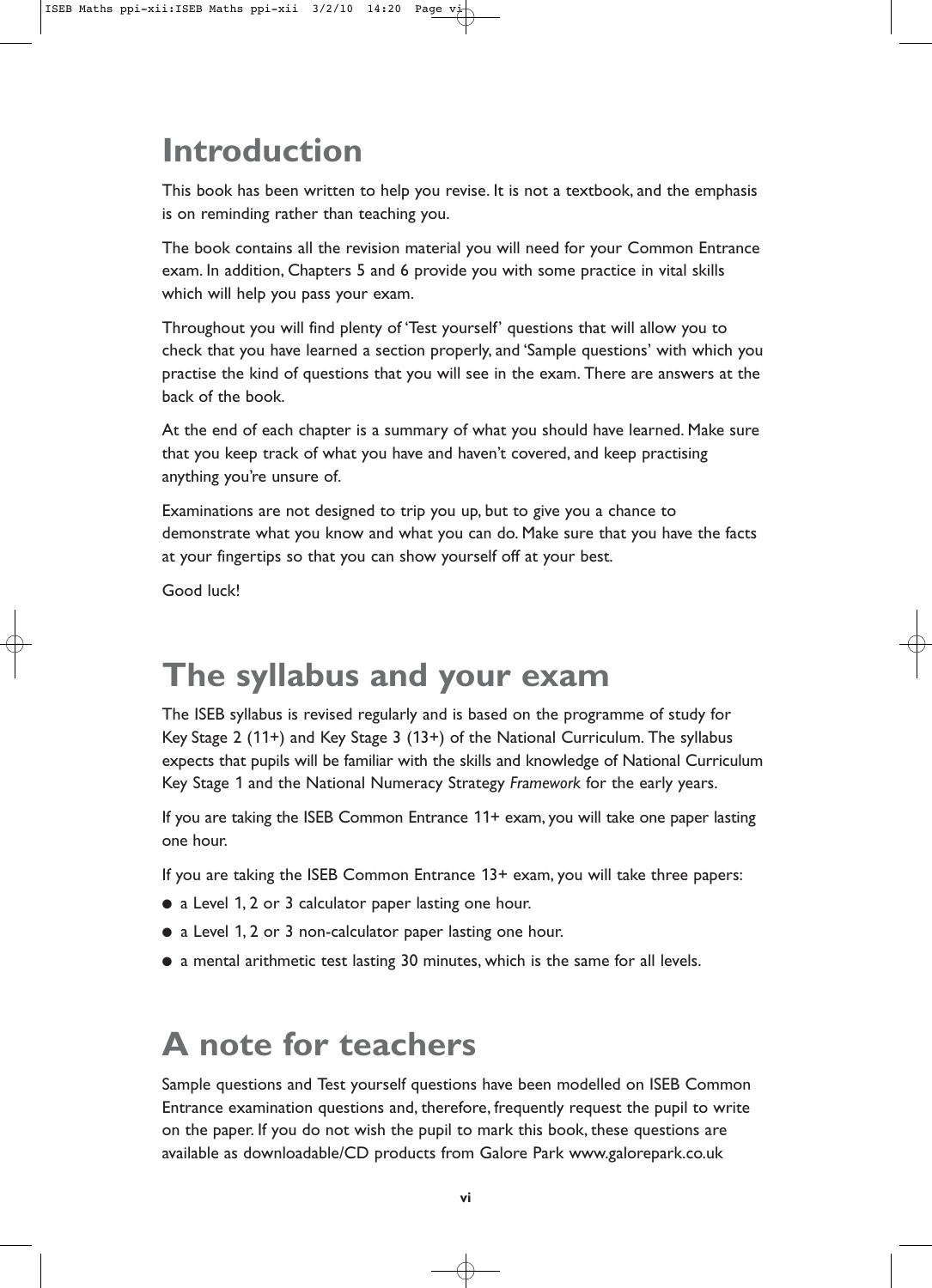## **How to use this book**

This book contains several symbols that will help you to revise only what you need to.

First, make sure you know which Level of the exam you are taking. If in doubt, ask your teacher.

- If you are taking Level 1, you do not need to revise anything tagged with the following symbols:  $\blacksquare$   $\blacksquare$   $\blacksquare$   $\blacksquare$   $\blacksquare$
- If you are taking Level 2, you will need to revise everything except the material tagged with the following symbol:  $\blacksquare$   $\blacksquare$
- If you are taking Level 3, you will need to revise everything in this book.

Symbols such as this 5 refer to National Curriculum levels, a different system used in some schools. Your teacher will tell you if you need to refer to these.



These symbols in the margin allow you to find the Summary and Test yourself sections quickly. Keep referring to these sections and check that you know what you need to.

In the Summary sections, you may find some points with footnotes  $\mathbb E.$  This is because you may be required to know slightly different things depending on which ISEB Level you are taking. Your teacher will explain this if necessary.

Sample questions have marks allocated, eg (2), as they would in the exam.

## **Tips on revising**

### **Get the best out of your brain:**

- Give your brain plenty of oxygen by exercising. You can revise effectively if you feel fit and well.
- Eat healthy food while you are revising. Your brain works better when you give it good fuel.
- Think positively. Give your brain positive messages so that it will want to study.
- Keep calm. If your brain is stressed it will not operate effectively.
- Take regular breaks during your study time.
- Get enough sleep. Your brain will carry on sorting out what you have revised while you sleep.

### **Get the most from your revision**

● Don't work for hours without a break. Revise for 20–30 minutes and then take a five-minute break.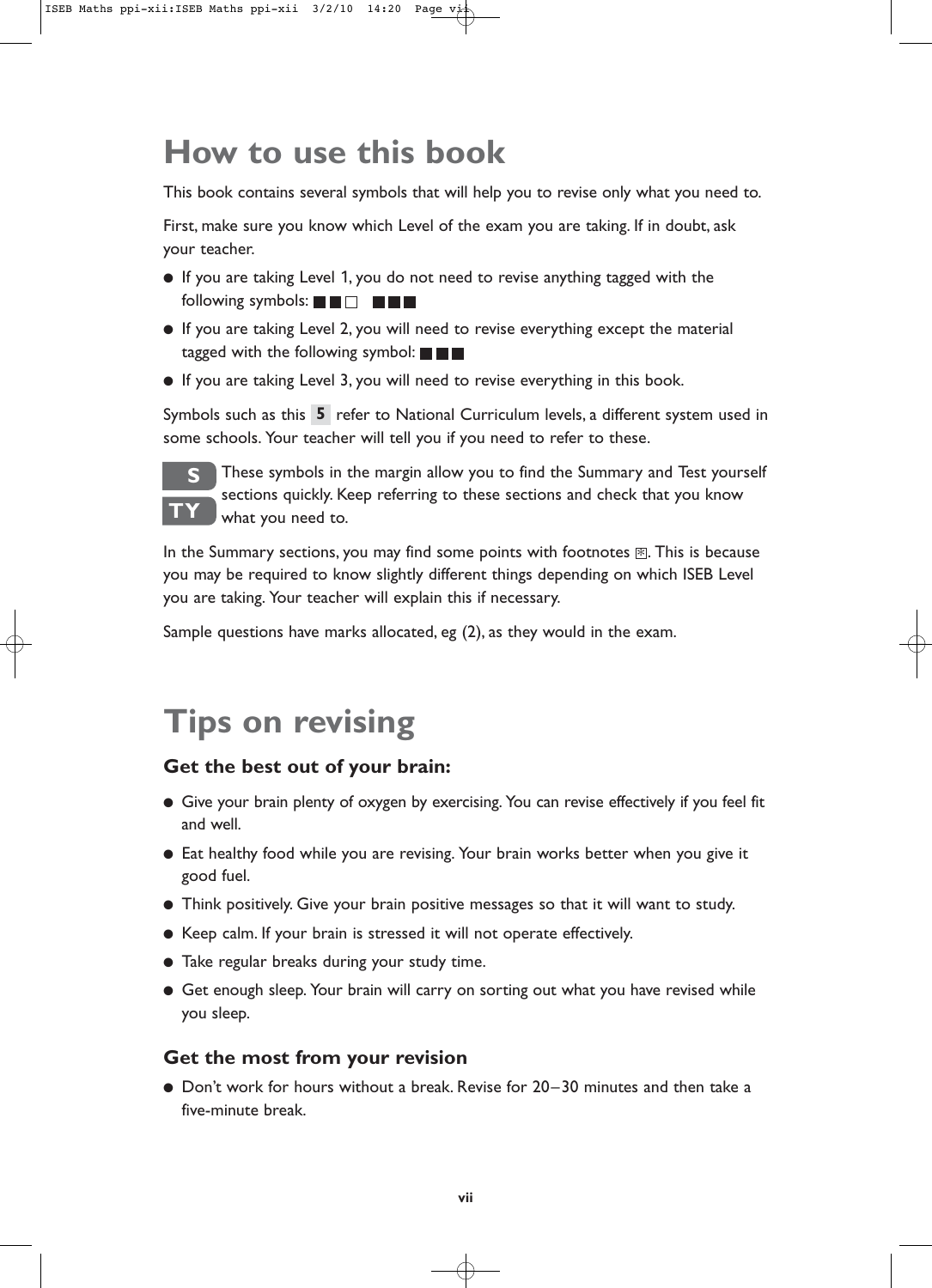- Do good things in your breaks: listen to your favourite music, eat healthy food, drink some water, do some exercise or juggle. Don't read a book, watch TV or play on the computer; it will conflict with what your brain is trying to learn.
- When you go back to your revision review what you have just learnt.
- Regularly review the facts you have learnt.

#### **Get motivated**

- Set yourself some goals and promise yourself a treat when the exams are over.
- Make the most of all the expertise and talent available to you at school and at home. If you don't understand something, ask your teacher to explain.
- Get organised. Find a quiet place to revise and make sure you have all the equipment you need.
- Use yearly and weekly planners to help you organise your time so that you revise all subjects equally. (Available for download from www.galorepark.co.uk)

#### **Know what to expect in the exam**

- Use past papers to familiarise yourself with the format of the exam.
- Make sure you understand the language examiners use.

#### **Before the exam**

- Have all your equipment and pens ready the night before.
- Make sure you are at your best by getting a good night's sleep before the exam.
- Have a good breakfast in the morning.
- Take some water into the exam if you are allowed.
- Think positively and keep calm.

### **During the exam**

- Have a watch on your desk. Work out how much time you need to allocate to each question and try to stick to it.
- Make sure you read and understand the instructions and rules on the front of the exam paper.
- Allow some time at the start to read and consider the questions carefully before writing anything.
- Read all the questions at least twice. Don't rush into answering before you have a chance to think about it.
- If you find a question is particularly hard, move on to the next one. Go back to it if you have time at the end.
- Check your answers make sense if you have time at the end.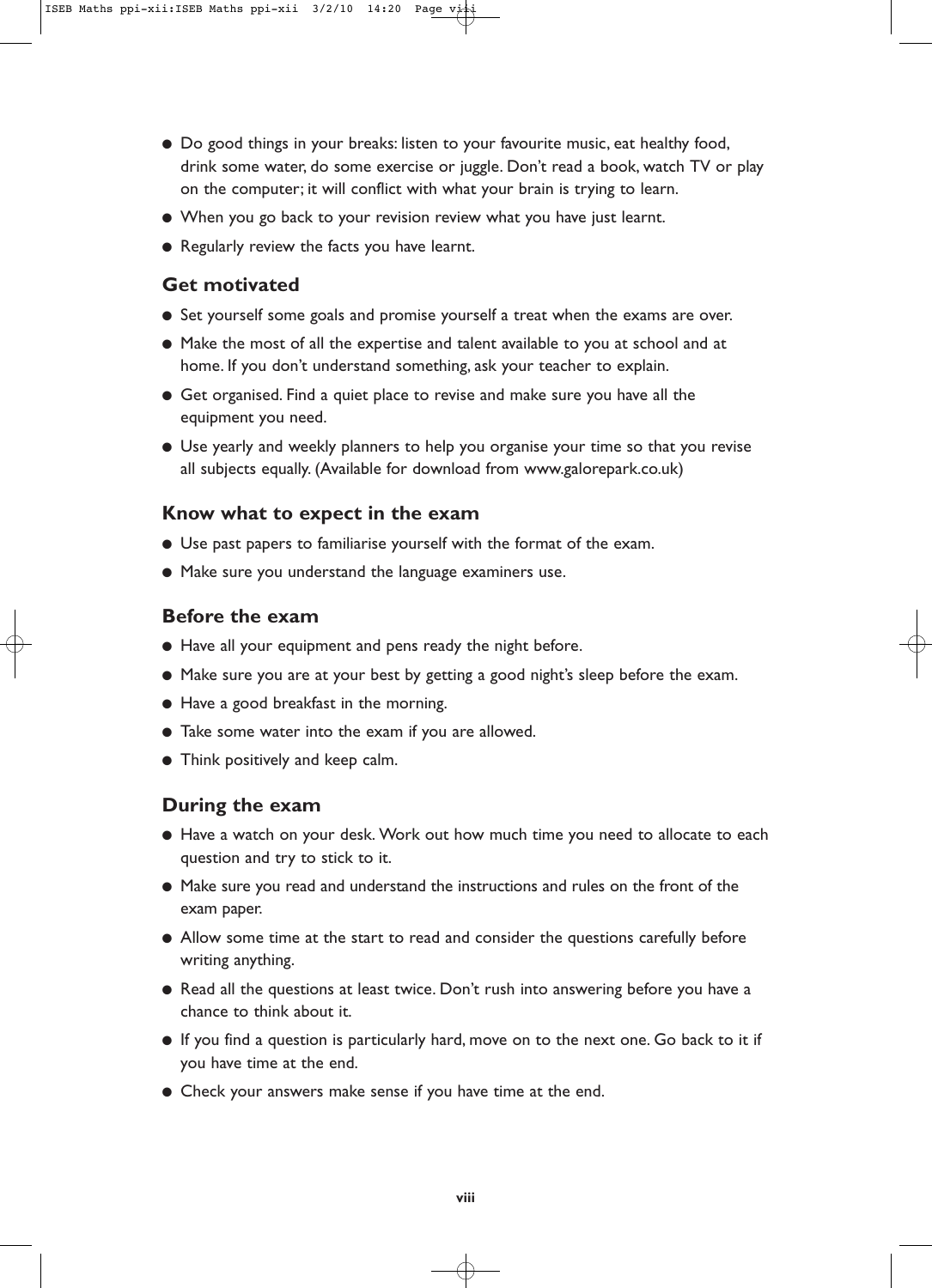## **Tips for the Maths exam**

- Read the questions extra carefully. It is very easy to miss the word 'not' in a probability question, or the words 'as a percentage' in a number question.
- Show all your working. In a non-calculator question, failure to do this could result in loss of marks; in a calculator question it helps the examiner to check your method even if the final answer is wrong. Candidates often forget that marks can be awarded for working – it's not just about getting the right answer.
- Check that your answer sounds reasonable. A building 7 cm tall, or an average pupil mass of 987 kg, should make you think again. The most common way to get a crazy answer is to forget the units (centimetres and metres in the same question, for example).
- When drawing graphs and doing constructions, use a sharp pencil, and try to be as neat and precise as you can.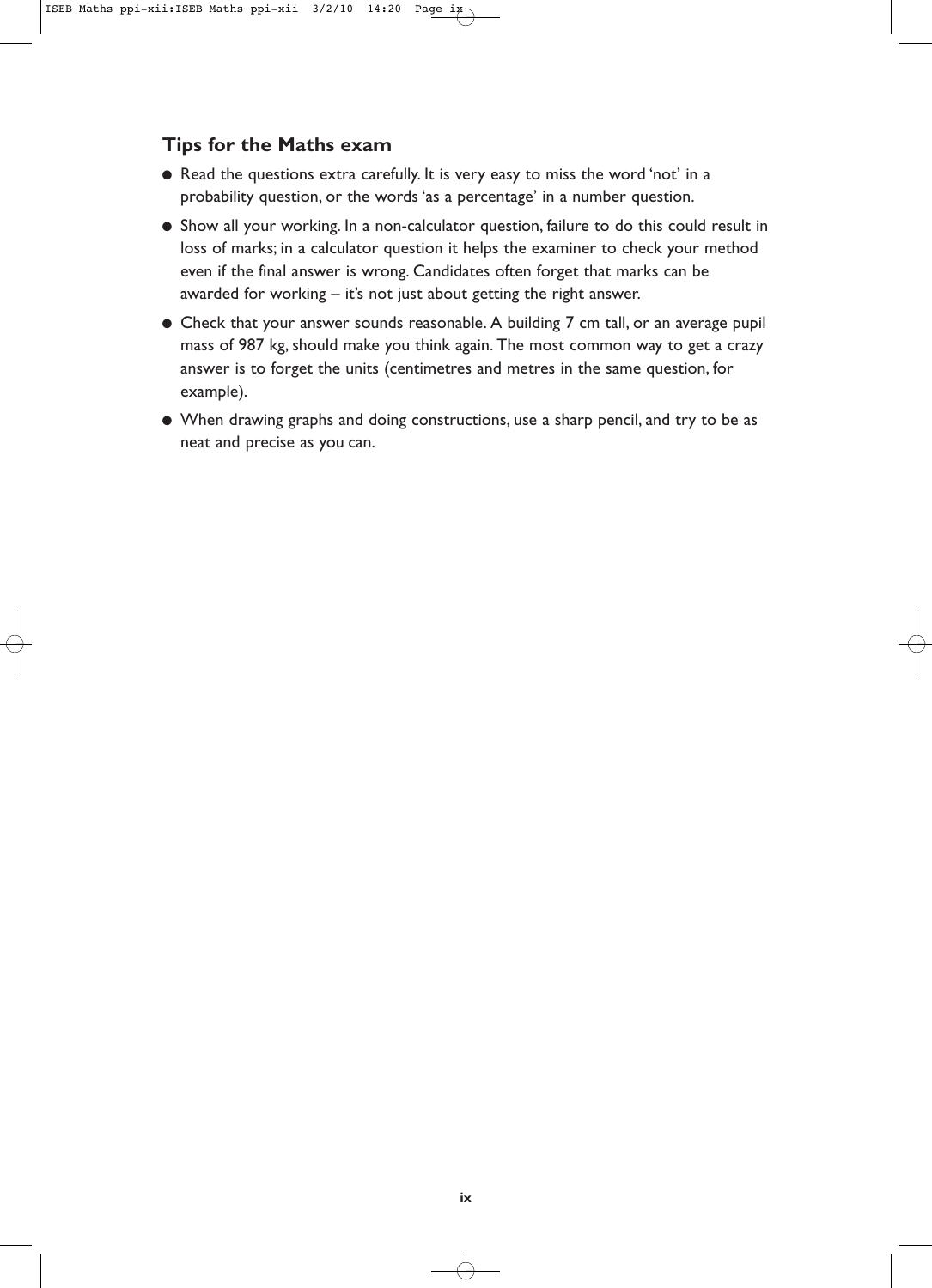## **Useful resources**

*Study Skills* by Elizabeth Holtom, ISBN: 9781902984599 *Junior Maths Book 1* by David Hillard, ISEB: 9781905735211 *Junior Maths Book 1 Answer Book* by David Hillard, ISBN: 9781905735242 *Junior Maths Book 2* by David Hillard, ISBN: 9781905735235 *Junior Maths Book 2 Answer Book* by David Hillard, ISBN: 9781905735242 *Junior Maths Book 3* by David Hillard, ISBN: 9781905735266 *Junior Maths Book 3 Answer Book* by David Hillard, ISBN: 9781905735297 *So you really want to learn Maths Book 1* by Serena Alexander, ISBN: 9781902984186 *So you really want to learn Maths Book 1 Answer Book* by Serena Alexander, ISBN: 9781902984193 *So you really want to learn Maths Book 2* by Serena Alexander, ISBN: 9781902984315 *So you really want to learn Maths Book 2 Answer Book* by Serena Alexander, ISBN: 9781902984322 *So you really want to learn Maths Book 3* by Serena Alexander, ISBN: 9781902984346 *So you really want to learn Maths Book 3 Answer Book* by Serena Alexander, ISBN: 9781902984353 *Mathematics Pocket Notes* by David E Hanson, ISBN: 9780903627146 *Mathematics Questions at 11+ (Year 6) (Book A Questions)* by David E Hanson, ISBN: 9780903627092 *Mathematics Questions at 11+ (Year 6) (Book A Answers)* by David E Hanson, ISBN: 9781907047152 *Mathematics Questions at 11+ (Year 6) (Book B Questions)* by David E Hanson, ISBN: 9780903627351 *Mathematics Questions at 11+ (Year 6) (Book B Answers)* by David E Hanson, ISBN: 9781907047145 *Mixed Maths Exercises (Year 6)* by Andrew Jeffrey, ISBN: 9780903627030 *Mixed Maths Exercises (Year 7)* by Andrew Jeffrey, ISBN: 9780903627047 *Mixed Maths Exercises (Year 8 Lower)* by Andrew Jeffrey, ISBN: 9780903627054 *Mixed Maths Exercises (Year 8 Upper)* by Andrew Jeffrey, ISBN: 9780903627078

*Mixed Maths Exercises Answers* by Andrew Jeffrey, (downloadable from www.galorepark.co.uk)

All available from Galore Park: www.galorepark.co.uk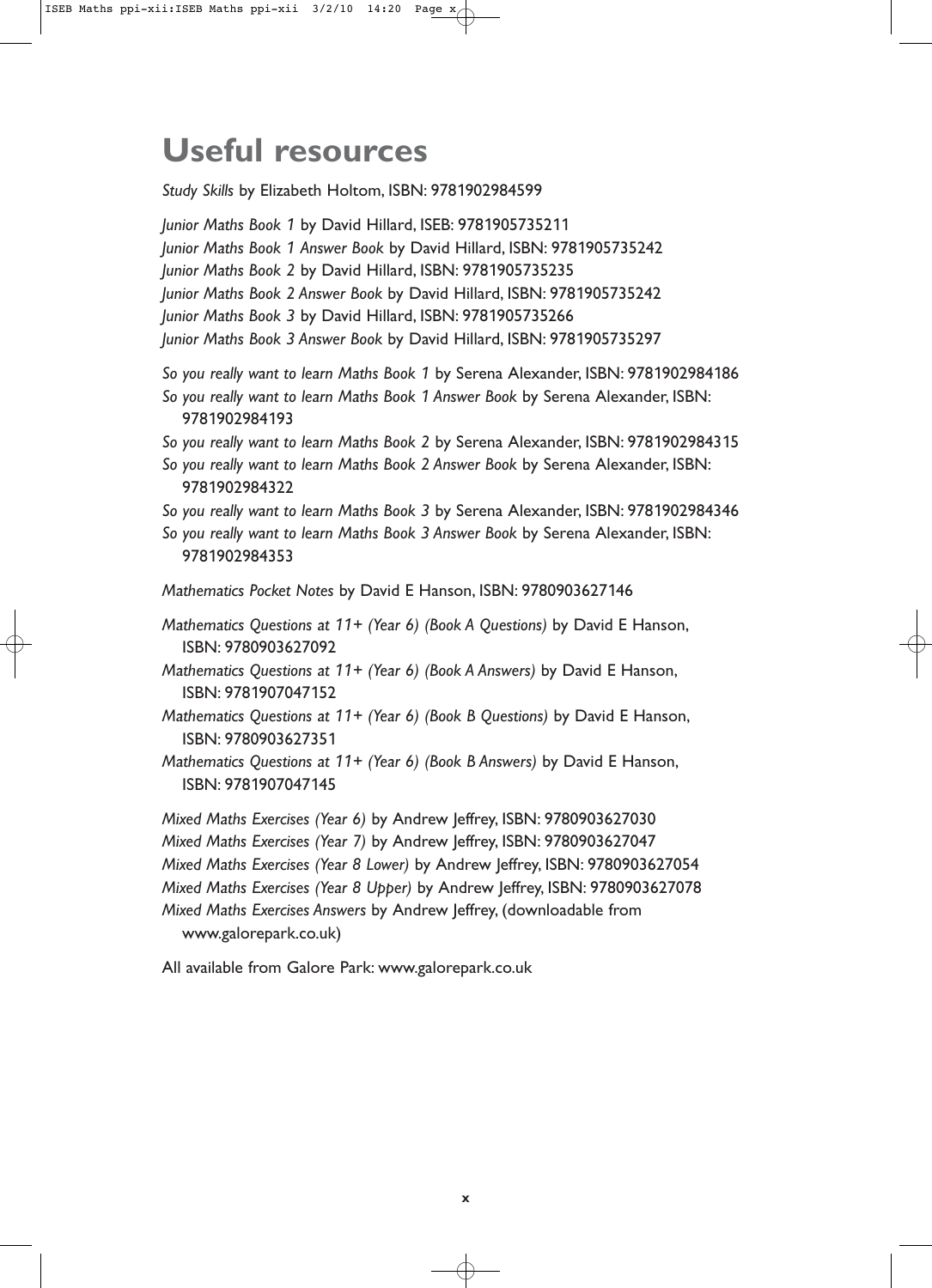## **Chapter 1: 11+ Number**

## **1.1 Properties of numbers**

## **Types of number**

● You should be familiar with some of the more common words used to describe numbers and their properties.

For this section it really helps if you know your tables well! Let's see why they are so important.

| $\boldsymbol{\mathsf{x}}$ | 1              | $\overline{2}$ | 3  | $\overline{\mathbf{4}}$ | 5  | $\boldsymbol{6}$ | 7  | 8  | 9   | 10  | 11  | 12  |
|---------------------------|----------------|----------------|----|-------------------------|----|------------------|----|----|-----|-----|-----|-----|
| 1                         | 1              | $\overline{2}$ | 3  | $\overline{4}$          | 5  | 6                | 7  | 8  | 9   | 10  | 11  | 12  |
| $\overline{2}$            | $\overline{2}$ | $\overline{4}$ | 6  | 8                       | 10 | 12               | 14 | 16 | 18  | 20  | 22  | 24  |
| $\overline{\mathbf{3}}$   | 3              | 6              | 9  | 12                      | 15 | 18               | 21 | 24 | 27  | 30  | 33  | 36  |
| $\overline{\mathbf{4}}$   | 4              | 8              | 12 | 16                      | 20 | 24               | 28 | 32 | 36  | 40  | 44  | 48  |
| 5                         | 5              | 10             | 15 | 20                      | 25 | 30               | 35 | 40 | 45  | 50  | 55  | 60  |
| $\boldsymbol{6}$          | 6              | 12             | 18 | 24                      | 30 | 36               | 42 | 48 | 54  | 60  | 66  | 72  |
| $\overline{7}$            | 7              | 14             | 21 | 28                      | 35 | 42               | 49 | 56 | 63  | 70  | 77  | 84  |
| 8                         | 8              | 16             | 24 | 32                      | 40 | 48               | 56 | 64 | 72  | 80  | 88  | 96  |
| 9                         | 9              | 18             | 27 | 36                      | 45 | 54               | 63 | 72 | 81  | 90  | 99  | 108 |
| 10                        | 10             | 20             | 30 | 40                      | 50 | 60               | 70 | 80 | 90  | 100 | 110 | 120 |
| 11                        | 11             | 22             | 33 | 44                      | 55 | 66               | 77 | 88 | 99  | 110 | 121 | 132 |
| 12                        | 12             | 24             | 36 | 48                      | 60 | 72               | 84 | 96 | 108 | 120 | 132 | 144 |

### **The multiplication table**

You need to know your tables in several ways. First of all, learn them in columns so that you can list, for example, all multiples of seven. Then, be able to jump in at any point, and know that, e.g.  $4 \times 8 = 32$ , without thinking. Finally, you should be able to use it backwards and be able to give all factor pairs of a number (e.g. which numbers multiply to give thirty-six?).

## **Multiples**

Multiples of 3 include 3, 6, 9, 12, 15, 18, ....

Multiples of 6 include 6, 12, 18, 24, 30, 36, ....

Think of multiples as the **results** in the times table of a number.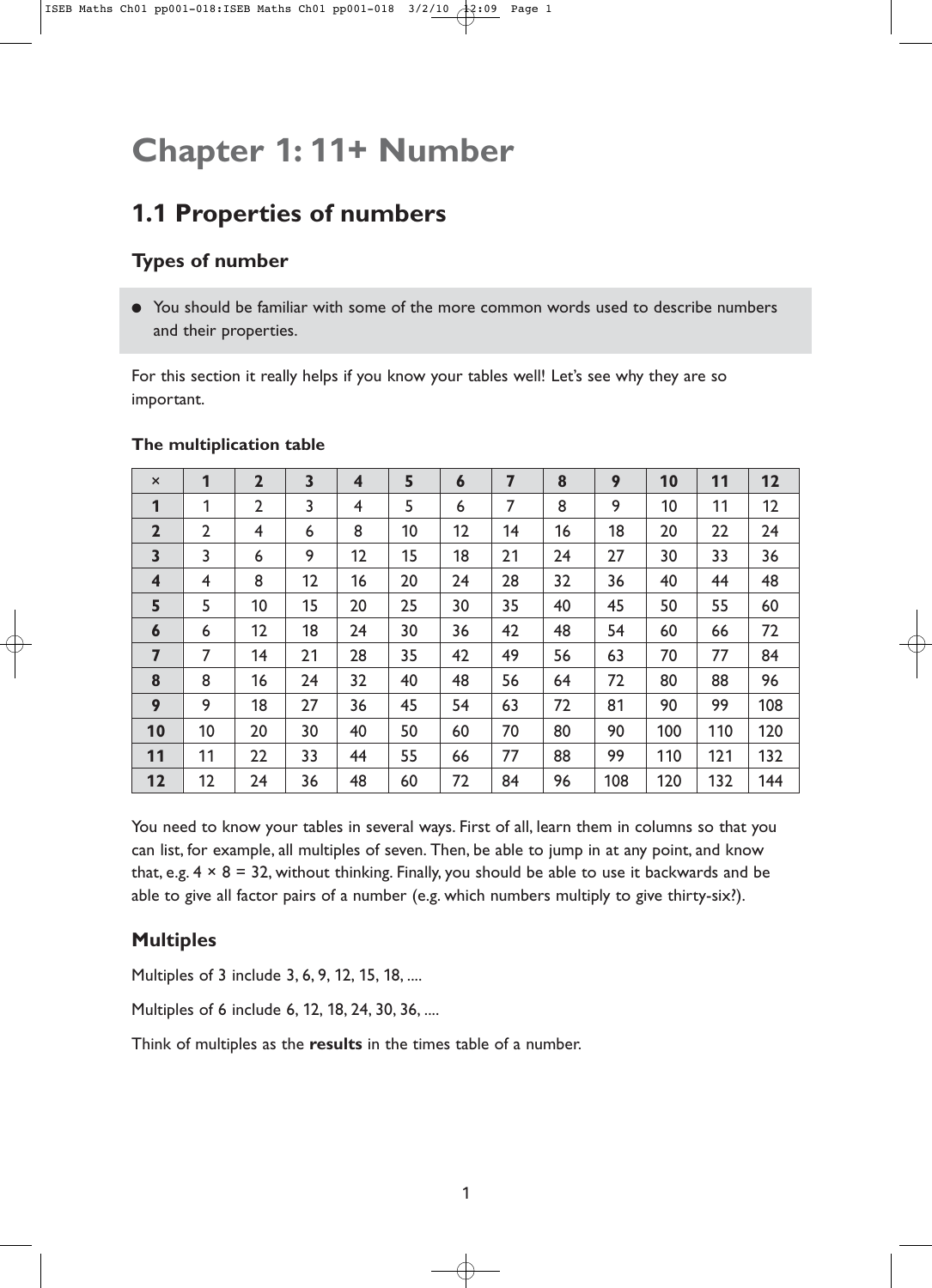### **Factors**

Factors of 30 are all the numbers which divide exactly into 30

We can make a factor rainbow.



Notice how they come in pairs.

 $30 = 1 \times 30$  or  $2 \times 15$  or  $3 \times 10$  or  $5 \times 6$ 

Think of factors as the **questions** from the times table.

### **Primes**

Quite simply, a prime is a number which has only two factors: 1 and itself.

| $\overline{2}$ | 3   | 5   | 7   | 11  | 13  | 17  | 19  | 23  | 29  |
|----------------|-----|-----|-----|-----|-----|-----|-----|-----|-----|
| 31             | 37  | 41  | 43  | 47  | 53  | 59  | 61  | 67  | 71  |
| 73             | 79  | 83  | 89  | 97  | 101 | 103 | 107 | 109 | 113 |
| 127            | 131 | 137 | 139 | 149 | 151 | 157 | 163 | 167 | 173 |
| 179            | 181 | 191 | 193 | 197 | 199 | 211 | 223 | 227 | 229 |
| 233            | 239 | 241 | 251 | 257 | 263 | 269 | 271 | 277 | 281 |
| 283            | 293 | 307 | 311 | 313 | 317 | 331 | 337 | 347 | 349 |
| 353            | 359 | 367 | 373 | 379 | 383 | 389 | 397 | 401 | 409 |
| 419            | 421 | 431 | 433 | 439 | 443 | 449 | 457 | 461 | 463 |
| 467            | 479 | 487 | 491 | 499 | 503 | 509 | 521 | 523 | 541 |

#### **The first 100 prime numbers**

Obviously you do not need to learn all these! Try to be familiar with as many as you can, though. At the very least learn the first ten or so, and reach the point where you can recognise all numbers under 100 as either prime or not. Note that 1 is not prime.

### **Squares, cubes and roots**

Any number multiplied by itself gives a **square**. In the factor rainbow this number joins to itself in the middle. Let's try this for the number 36



Notice how the 6 is joined to itself because  $36 = 6 \times 6$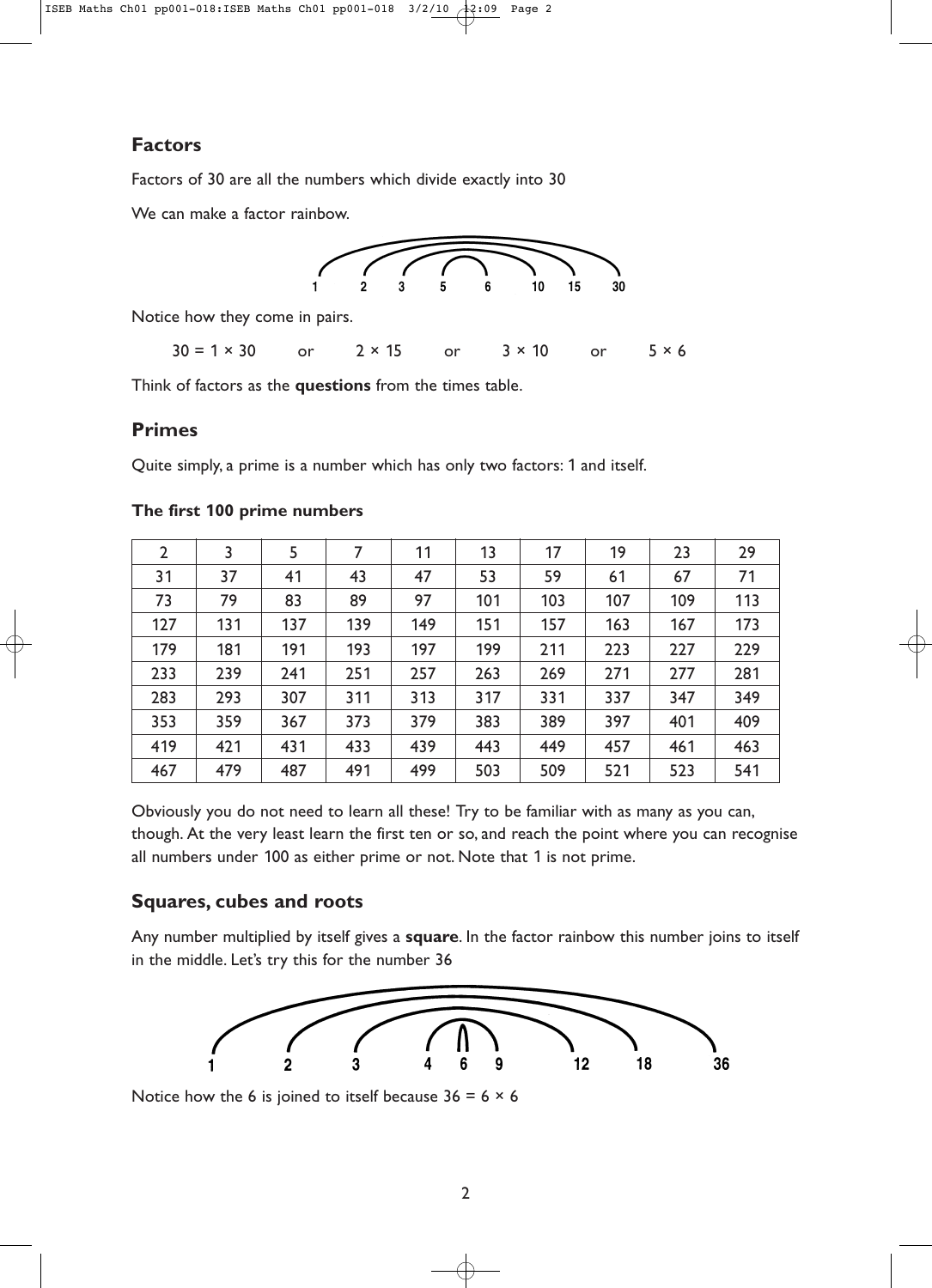Multiply any number (*n*) by itself and the result is a square number (*n*<sup>2</sup> ). Any number multiplied by its square gives a cube number  $(n^3)$ . It is an extremely good idea to know the squares of at least the first ten numbers and at least the first five cubes. Here are the first fifteen of each:

| $\boldsymbol{n}$ | $n^2$                   | $n^3$ |
|------------------|-------------------------|-------|
| 1                | 1                       | 1     |
| $\overline{2}$   | $\overline{\mathbf{4}}$ | 8     |
| 3                | 9                       | 27    |
| $\overline{4}$   | 16                      | 64    |
| 5                | 25                      | 125   |
| 6                | 36                      | 216   |
| $\overline{7}$   | 49                      | 343   |
| 8                | 64                      | 512   |
| 9                | 81                      | 729   |
| 10               | 100                     | 1000  |
| 11               | 121                     | 1331  |
| 12               | 144                     | 1728  |
| 13               | 169                     | 2197  |
| 14               | 196                     | 2744  |
| 15               | 225                     | 3375  |

 $n<sup>2</sup>$  means *n* to the power of 2

2 is the index number

Similarly, for  $n^3$ , 3 is the index number

Remember the connection between squares and square roots.



Cubes and cube roots work in a similar way.

#### **Odd and even numbers and rules**

There are several general rules about combining two numbers, depending on whether they are odd or even. You may wish to think about why these rules always work as they do.

|  | $odd + odd = even$          |  |  | $odd - odd = even$    |                                           |
|--|-----------------------------|--|--|-----------------------|-------------------------------------------|
|  | $odd + even = odd$          |  |  | $odd - even = odd$    |                                           |
|  | $even + odd = odd$          |  |  | $even - odd = odd$    |                                           |
|  | $even + even = even$        |  |  | $even - even = even$  |                                           |
|  |                             |  |  |                       |                                           |
|  | $odd \times odd = odd$      |  |  |                       | There are no simple rules for division.   |
|  | odd $\times$ even = even    |  |  |                       | Any division could be a fraction which is |
|  | even $\times$ odd = even    |  |  | neither odd nor even. |                                           |
|  | even $\times$ even $=$ even |  |  |                       |                                           |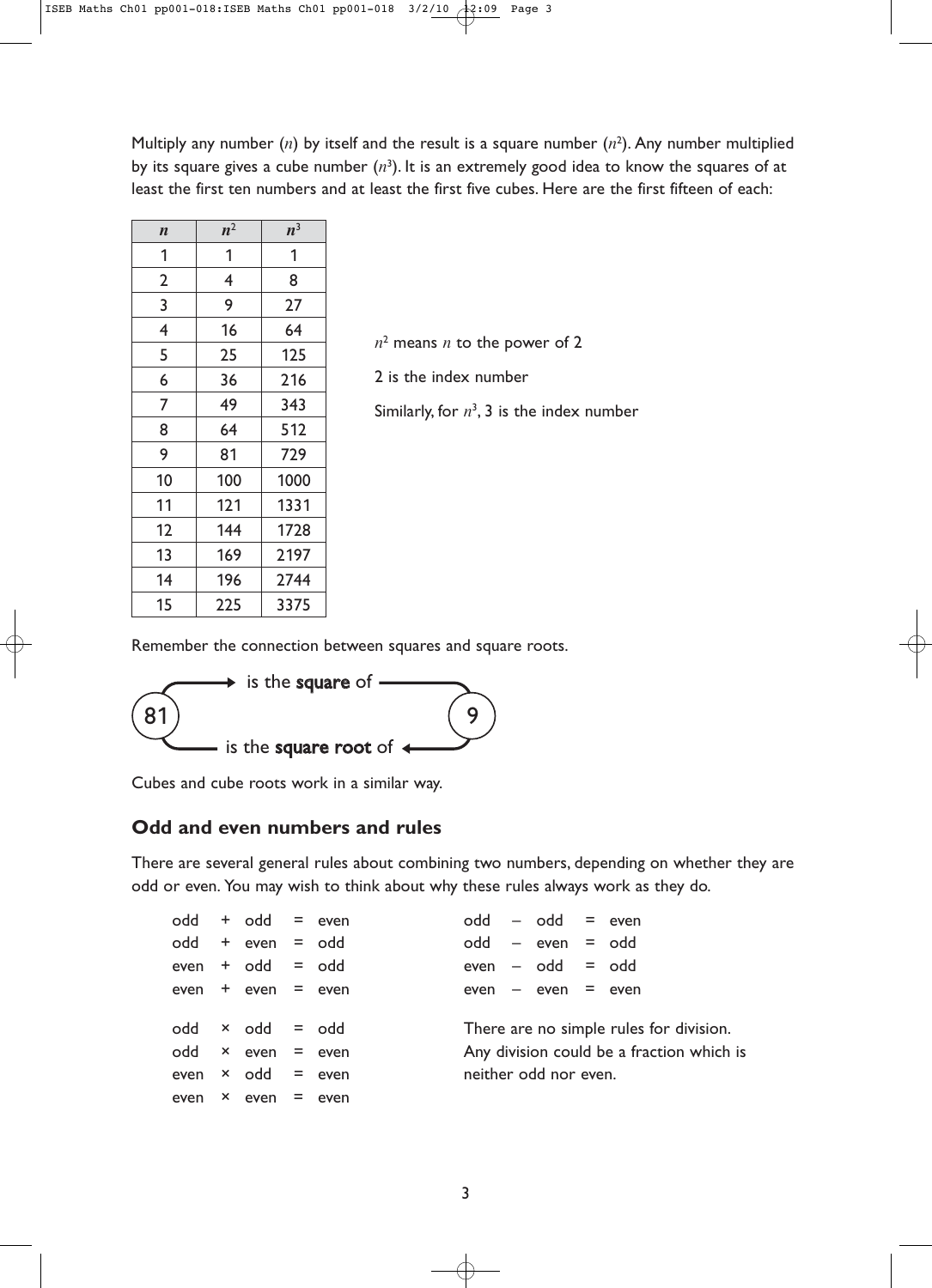### **Negative numbers**

● You need to be able to add and subtract negative numbers in context, and sort them into order of size.

#### **Real-life negatives**

Where do we find negative numbers in everyday life? Temperatures are perhaps the most common, but we also talk about negative or overdrawn bank balances (in the red), as well as distances below sea level.

#### **Brr! Below zero**

Negative temperatures mean ice and snow.  $-3$  °C is 3 degrees below zero and so on. Let's extend the number line downwards to see what's going on.



#### **Putting negative numbers in order**

Remember to think of the number line all the time. That way you will correctly say:

 $-15$  is less than  $-8$  which is less than 3 which is less than 11 and so on.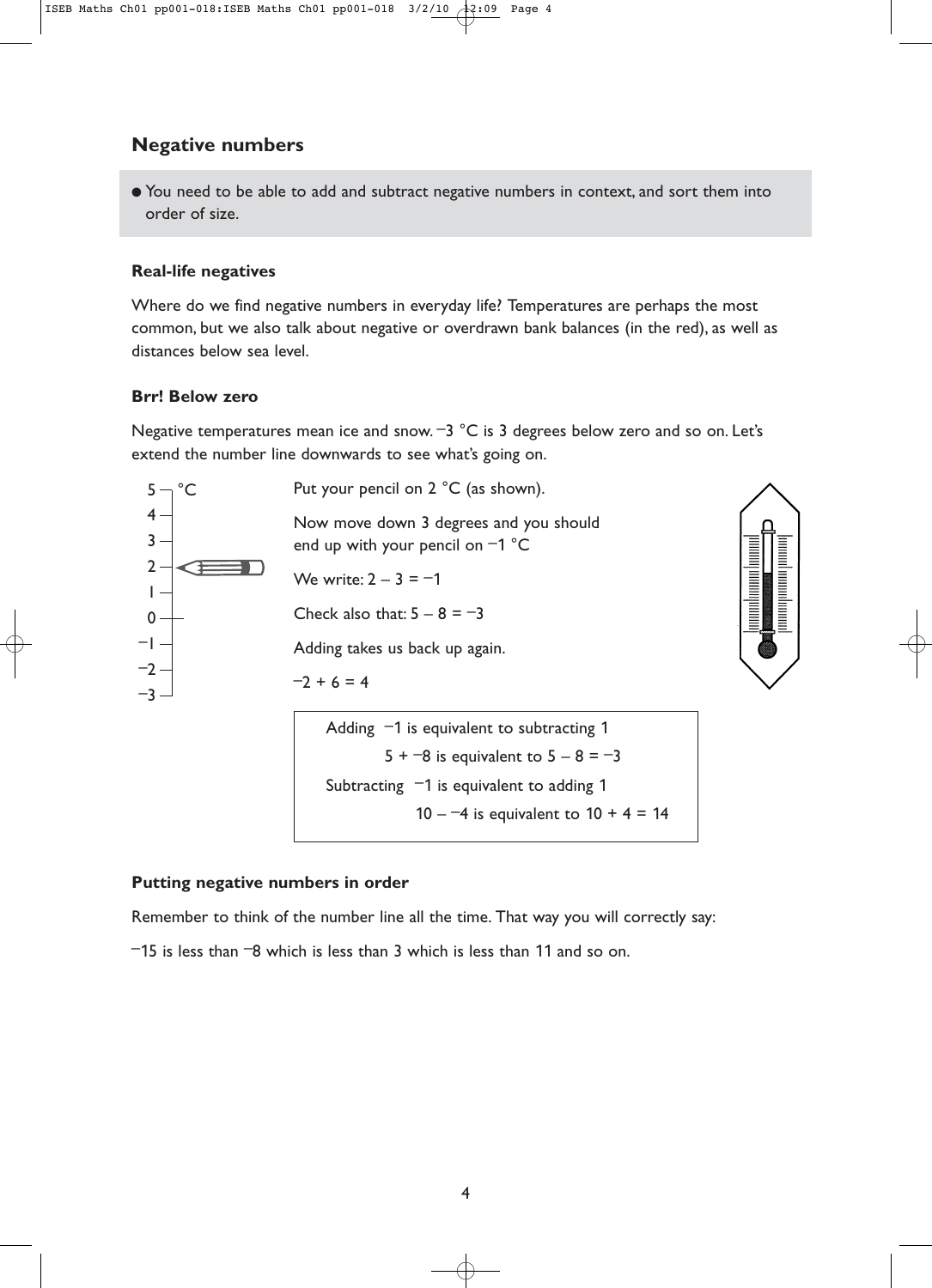### *Sample questions*

Try these sample questions for yourself. The answers are given at the back of the book.

Some of the questions involve ideas met in earlier work which may not be covered by the notes in this chapter. (See the Useful resources section in the Intoduction if you need to refresh any skills or knowledge.)